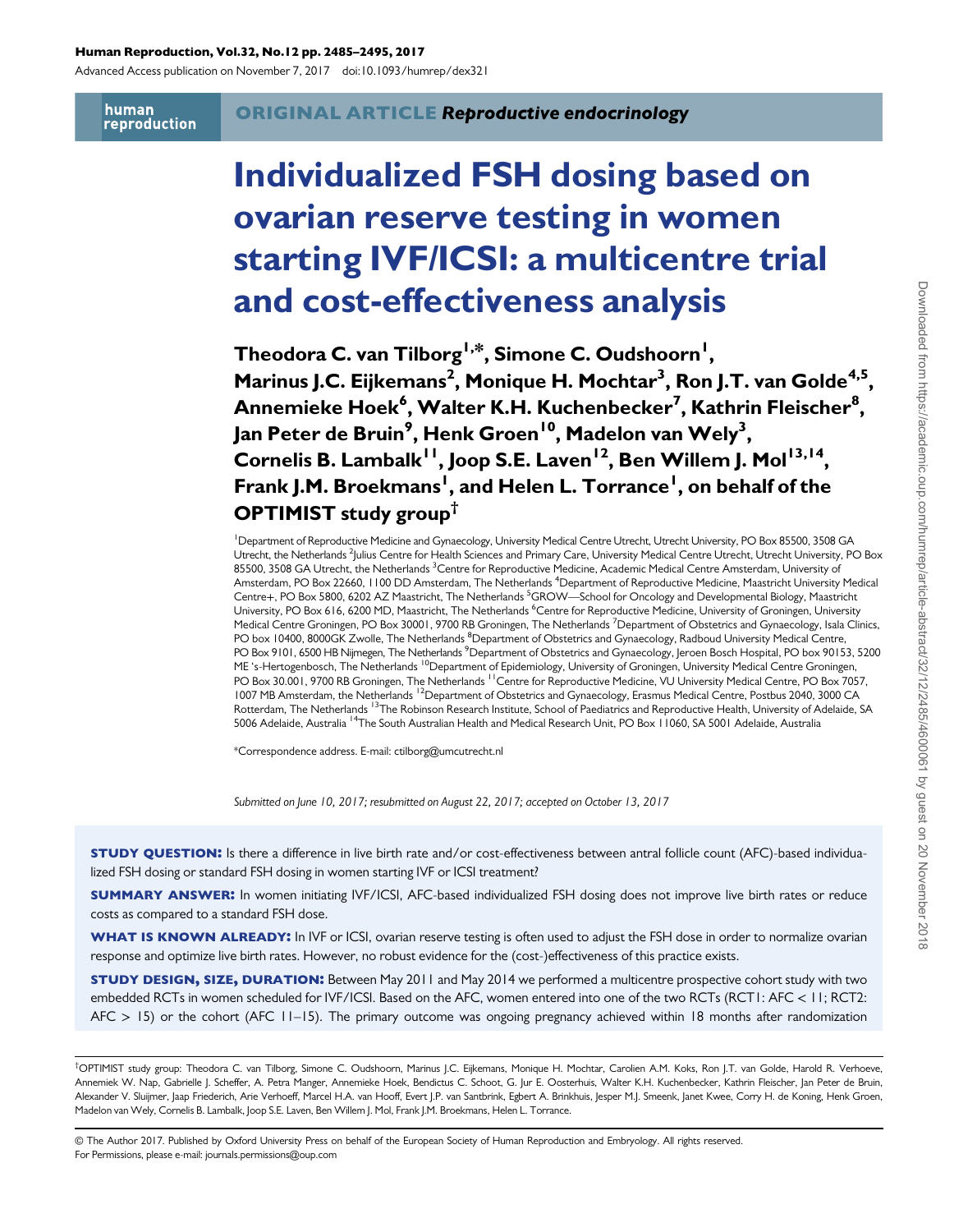resulting in a live birth (delivery of at least one live foetus after 24 weeks of gestation). Data from the cohort with weight 0.5 were combined with both RCTs in order to conduct a strategy analysis. Potential half-integer numbers were rounded up. Differences in costs and effects between the two treatment strategies were compared by bootstrapping.

PARTICIPANTS/MATERIALS, SETTING, METHODS: In both RCTs women were randomized to an individualized (RCT1:450/ 225 IU, RCT2:100 IU) or standard FSH dose (150 IU). Women in the cohort all received the standard dose (150 IU). Anti-Müllerian hormone (AMH) was measured to assess AMH post-hoc as a biomarker to individualize treatment. For RCT1 dose adjustment was allowed in subsequent cycles based on pre-specified criteria in the standard group only. For RCT2 dose adjustment was allowed in subsequent cycles in both groups. Both effectiveness and cost-effectiveness of the strategies were evaluated from an intention-to-treat perspective.

MAIN RESULTS AND THE ROLE OF CHANCE: We included 1515 women, of whom 483 (31.9%) entered the cohort, 511 (33.7%) RCT1 and 521 (34.4%) RCT2. Live births occurred in 420/747 (56.3%) women in the individualized strategy and 447/769 (58.2%) women in the standard strategy (risk difference −0.019 (95% CI, −0.06 to 0.02), P = 0.39; a total of 1516 women due to rounding up the half integer numbers). The individualized strategy was more expensive (delta costs/woman = €275 (95% CI, 40 to 499)). Individualized dosing reduced the occurrence of mild and moderate ovarian hyperstimulation syndrome (OHSS) and subsequently the costs for management of these OHSS categories (costs saved/woman were €35). The analysis based on AMH as a tool for dose individualization suggested comparable results.

LIMITATIONS, REASONS FOR CAUTION: Despite a training programme, the AFC might have suffered from inter-observer variation. In addition, although strict cancel criteria were provided, selective cancelling in the individualized dose group (for poor response in particular) cannot be excluded as observers were not blinded for the FSH dose and small dose adjustments were allowed in subsequent cycles. However, as both first cycle live birth rates and cumulative live birth rates show no difference between strategies, the open design probably did not mask a potential benefit for the individualized group. Despite increasing consensus on using GnRH antagonist co-treatment in women predicted for a hyper response in particular, GnRH agonists were used in almost 80% of the women in this study. Hence, in those women, the AFC and bloodsampling for the post-hoc AMH analysis were performed during pituitary suppression. As the correlation between AFC and ovarian response is not compromised during GnRH agonist use, this will probably not have influenced classification of response.

WIDER IMPLICATIONS OF THE FINDINGS: Individualized FSH dosing for the IVF/ICSI population as a whole should not be pursued as it does not improve live birth rates and it increases costs. Women scheduled for IVF/ICSI with a regular menstrual cycle are therefore recommended a standard FSH starting dose of 150 IU per day. Still, safety management by individualized dosing in predicted hyper responders is open for further research.

STUDY FUNDING/COMPETING INTEREST(S): This study was funded by The Netherlands Organisation for Health Research and Development (ZonMW number 171102020). AMH measurements were performed free of charge by Roche Diagnostics. TCT, HLT and SCO received an unrestricted personal grant from Merck BV. AH declares that the department of Obstetrics and Gynecology, University Medical Centre Groningen receives an unrestricted research grant from Ferring pharmaceutics BV, The Netherlands. CBL receives grants from Merck, Ferring and Guerbet. BWJM is supported by a NHMRC Practitioner Fellowship (GNT1082548) and reports consultancy for OvsEva, Merck and Guerbet. FJMB receives monetary compensation as a member of the external advisory board for Ferring pharmaceutics BV (the Netherlands) and Merck Serono (the Netherlands) for consultancy work for Gedeon Richter (Belgium) and Roche Diagnostics on automated AMH assay development (Switzerland) and for a research cooperation with Ansh Labs (USA). All other autors have nothing to declare.

TRIAL REGISTRATION NUMBER: Registered at the ICMJE-recognized Dutch Trial Registry ([www.trialregister.nl\)](http://www.trialregister.nl). Registration number: NTR2657.

Key words: antral follicle count / anti-Müllerian hormone / ovarian reserve / ovarian reserve test / IVF / ICSI / individualized / FSH / live birth / cost-effectiveness

## Introduction

The use of IVF has increased over the last few decades. In countries where IVF is covered by a public health care system, 2–3% of the babies that are born annually are now conceived by this treatment [\(Kamphuis](#page-9-0) [and Bhattacharya, 2014](#page-9-0)). Globally, the annual number of estimated IVF/ ICSI cycles per year is 1.5 million, resulting in the birth of approximately 350 000 babies [\(https://www.sciencedaily.com/releases/2012/07/](https://www.sciencedaily.com/releases/2012/07/120702134746.htm) [120702134746.htm](https://www.sciencedaily.com/releases/2012/07/120702134746.htm) [\(accessed 27 Oct 2016](#page-9-0))) at a cost of almost 5 billion Euros. Gonadotrophins are used for controlled ovarian stimulation (COS) and contribute significantly to these total costs.

The objective of COS is to collect an appropriate number of oocytes to facilitate IVF. The daily gonadotrophin doses applied range from 100 IU to 600 IU [\(Nargund](#page-9-0) et al., 2007). Despite this wide range of doses, a considerable proportion of women still shows either a poor or hyper response to COS (Broer et al.[, 2013a,b\)](#page-9-0), both of which are thought to negatively affect live birth rates ([van der Gaast](#page-10-0) et al., [2006;](#page-10-0) [Sunkara](#page-10-0) et al., 2011; [Drakopoulos](#page-9-0) et al., 2015), with hyper response also jeopardizing safety ([Delvinge and Rozenberg, 2002\)](#page-9-0). Response prediction through ovarian reserve testing is superior to the use of chronological age alone ([Broekmans](#page-9-0) et al., 2006; [Broer](#page-9-0) et al.[, 2009;](#page-9-0) [La Marca](#page-9-0) et al., 2009). Currently, the antral follicle count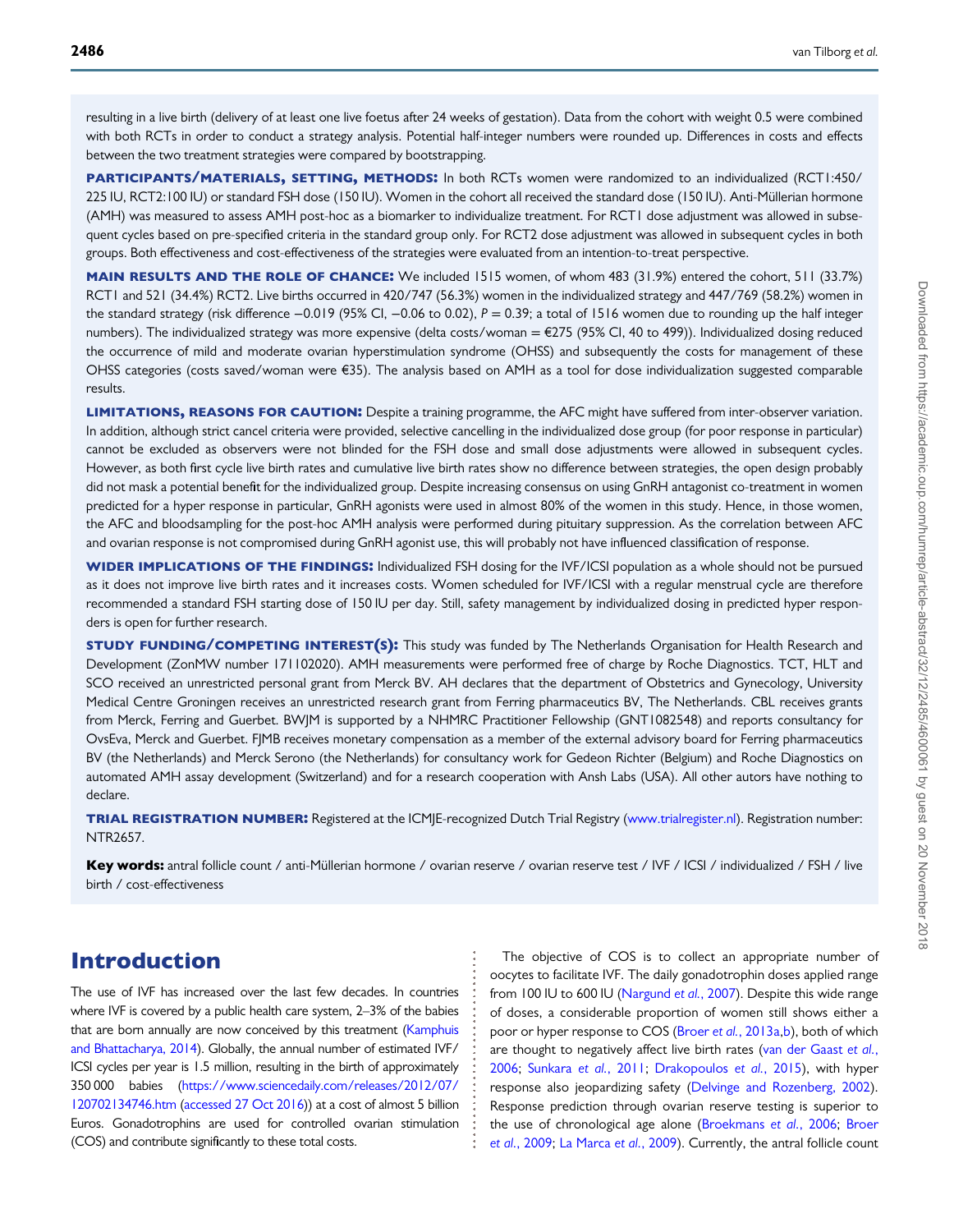(AFC) and serum anti-Müllerian hormone (AMH) are the most prac-tical and reliable ovarian reserve tests (ORTs) available ([Broer](#page-9-0) et al., [2011](#page-9-0), [2014;](#page-9-0) [La Marca and Sunkara, 2014](#page-9-0)) and are most often used for individualized dose adjustment in daily clinical practice. However, there are no clear epidemiological data to support such practice [\(van Tilborg](#page-10-0) et al., 2016).

Of the eight RCTs that evaluated ORT-based individualized gonadotrophin dosing ([Harrison](#page-9-0) et al., 2001; [Popovic-Todorovic](#page-10-0) et al.[, 2003](#page-10-0); [Klinkert](#page-9-0) et al., 2005; [Berkkanoglu and Ozgur, 2010](#page-9-0); [Jayaprakasan](#page-9-0) et al., 2010; [Lefebvre](#page-9-0) et al., 2015; [Olivennes](#page-10-0) et al., 2015; [Nyboe Andersen](#page-10-0) et al., 2017), just one study reported higher ongoing pregnancy rates in women treated with an individualized dose compared to a standard daily dose of 150 IU ([Popovic-Todorovic](#page-10-0) et al., [2003](#page-10-0)). None of the RCTs primarily evaluated live birth rates or costs, and the largest studies thus far were limited to women with a good prognosis ([Popovic-Todorovic](#page-10-0) et al., 2003; [Olivennes](#page-10-0) et al., 2015; [Nyboe Andersen](#page-10-0) et al., 2017). Thus, there is no sound evidence for the widespread application of ORT-based dose adjustment [\(van](#page-10-0) [Tilborg](#page-10-0) et al., 2016). We therefore performed a nationwide multicentre prospective cohort study with two embedded RCTs testing the hypothesis whether individualized gonadotrophin dosing based on an AFC classification improves either cumulative live birth rates and/or cost-effectiveness as compared to a standard dose regimen in women starting IVF/ICSI treatment.

### Materials and Methods

This study was designed as a pragmatic multicentre prospective cohort study with two embedded RCTs and was carried out within the Dutch Consortium for Research in Women's Health [\(www.studies-obsgyn.nl\)](http://www.studies-obsgyn.nl). Details about the study design, sample size calculation, study procedures and outcomes are described in the previously published study protocol ([van Tilborg](#page-10-0) et al., 2012).

#### Ethical approval

Ethical approval for the study was obtained from the Institutional Review Board of the University Medical Centre Utrecht (MEC 10-273) and the board of directors of all participating centres approved the study. The study was registered in the Dutch Trial Registry (NTR2657) and monitored by a Data Safety Monitoring Board. Data quality, protocol adherence and safety were monitored by qualified and trained staff.

### Study design and participants

Infertile women younger than 44 years starting their first IVF or ICSI treatment, or the first IVF or ICSI treatment after a previous live birth, were eligible for inclusion. Participants had to have a regular menstrual cycle (on average 25–35 days) and no significant uterine or ovarian abnormalities on transvaginal ultrasound. Women with polycystic ovary syndrome (PCOS) [\(PCOS Consensus Workshop Group TRE-SPCWG, 2004\)](#page-10-0), endocrine or metabolic abnormalities or women who opted for oocyte donation were not included in the trial. Eligible women were recruited and counselled by their physicians or by dedicated research nurses prior to the start of their treatment. All participants provided written informed consent before participation. Just prior to the start of their COS, women underwent ORT by measuring the AFC as well as serum sampling/banking for a pre-specified, post-hoc analysis with AMH. Based on the AFC result, women entered one of the two RCTs (RCT1 included predicted poor responders: AFC < 11, RCT2 included predicted hyper responders:

 $AFC > 15$ ) or were followed in the cohort (predicted normal responders: AFC 11–15). The detailed methodology, including the results of the two RCTs, has been published in 'Human Reproduction' [\(Oudshoorn](#page-10-0) et al., [2017](#page-10-0) and [van Tilborg](#page-10-0) et al., 2017).

All women had their antral follicles (2–10 mm) counted following previously published practical recommendations [\(Broekmans](#page-9-0) et al., 2010). The AFC was performed by properly trained physicians, as at the start of the trial several AFC methodology workshops were given and video instructions were provided to all participating centres. On the same day as the AFC was measured, a blood sample was taken, processed and stored at −80°C for later analysis of serum AMH. AMH levels were determined centrally by using the fully automatic Elecsys assay, on a cobas e601 system (Roche Diagnostics, Germany). The detection limit of the assay was 0.01 ng/mL (0.07 pmol/L) and the intermediate precision coefficient of variation of the system was 2.7–3.5% (Elecsys AMH package insert 2016-10, V 4.0).

### Randomization and masking

Within each of the two RCTs, women were randomly assigned to the use of a fixed individualized (450/225 IU/day for expected poor responders and 100 IU/day for expected hyper responders) or standard FSH dose (150 IU/day) in a 1:1 ratio, using a web-based randomization program with variable block-sizes and stratification per centre. Women in the cohort were not randomized and all received a fixed standard FSH dose (150 IU/day). Clinicians, participants and investigators were not masked for the assigned treatment.

#### **Procedures**

Details regarding the IVF/ICSI procedures have been published previously [\(van Tilborg](#page-10-0) et al., 2012) and further details can be found in the two separate RCT papers ([Oudshoorn](#page-10-0) et al., 2017; [van Tilborg](#page-10-0) et al., 2017). If women did not become pregnant in the first treatment cycle, they continued to use the assigned dose in subsequent cycles. However, in all standard dose groups and in the 100 IU dose group, small dose adjustments in the subsequent cycles were permitted with a maximum step of 25–50 IU/ day under strict conditions ([van Tilborg](#page-10-0) et al., 2012).

#### **Outcomes**

The primary outcome was ongoing pregnancy achieved within 18 months after randomization leading to live birth. Live birth was defined as the delivery of at least one live foetus after 24 weeks of gestation. All treatment cycles, including cryo/thaw cycles, performed and all ongoing pregnancies achieved within 18 months after randomization, irrespective of the mode of conception, were recorded. According to the intention-to-treat principle, pregnancies after escape IUI, natural conceptions occurring between treatment cycles and pregnancies after a switch to gamete donation were all taken into account. For the perspective of the cost-effectiveness analyses, data on direct medical costs were collected. All outcomes were prespecified in the study protocol and are reported in detail in the two RCT papers ([Oudshoorn](#page-10-0) et al., 2017; [van Tilborg](#page-10-0) et al., 2017).

#### Sample size calculation

For women with a predicted poor response (AFC  $<$  11) we assumed an increase of 15% in cumulative ongoing pregnancy leading to live birth rate (from 25% to 40%) when they were treated by the individualized FSH strategy as compared to a standard FSH dose ([Popovic-Todorovic](#page-10-0) et al., [2003](#page-10-0)). In order to be able to detect this difference, 300 participants were needed in RCT1 (150 women per group; 80% power, alpha-error 5%). As we expected that 20% of the women would be classified as predicted poor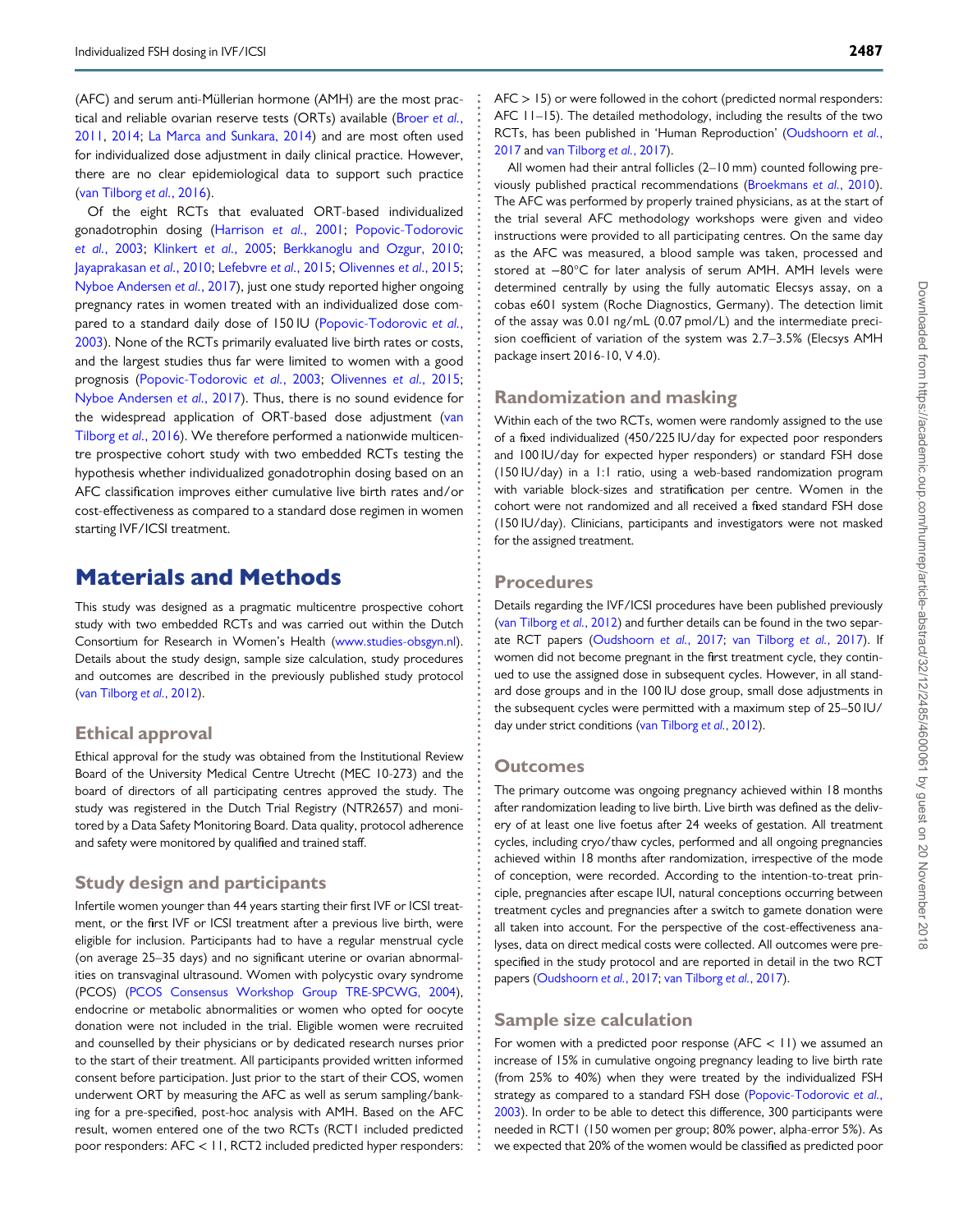responder (Broer et al.[, 2013a\)](#page-9-0), we aimed to include 1500 women in the overall cohort study.

### Statistical analysis

All analyses were performed according to the intention-to-treat principle. As women from the non-randomized cohort were not allocated to an individualized or standard strategy, we added all data from the cohort to both strategy groups derived from the RCTs, with weight 0.5, to be able to perform a total strategy analysis (Fig. 1). For continuous data we calculated weighted means (SDs) and for categorical data (numbers (%)) weighted totals were determined. This could potentially result in half-integer numbers for the strategies if there was an uneven number of events in the cohort. We rounded up the half-integer number of events to a whole number for presentation in the tables. Bootstrapping by taking 5000 random samples with replacement was used to calculate 95% CI and P-values. Results were tested two-sided and if the P-value was below 0.05 the result was considered to indicate statistical significance. Data were analysed in SPSS for Windows (version 21.0, IBM Corp Armonk, NY, USA) and R (version 3.1.3, R Foundation for Statistical Computing, Vienna, Autria).

### Effectiveness analysis

Time to ongoing pregnancy leading to live birth was graphically depicted in cumulative incidence curves. Women who did not reach the primary outcome or did not complete the follow-up period because of loss of contact (despite repeated attempts) were considered as 'not having an ongoing pregnancy leading to live birth' at 18 months of follow-up. A pre-specified per-protocol analysis of the primary outcome was performed by excluding women with protocol violations related to their first cycle FSH starting dose and by excluding treatment cycles from the moment a woman had their first protocol violation regarding within and between cycle dose adjustments. Furthermore, live births achieved after natural conception or a conception mode other than a regular IVF or ICSI treatment, including escape IUI, were not included in this perprotocol analysis.

### Health economic evaluation

For both strategies we calculated the mean costs and effectiveness from the complete cases with the standard strategy as the reference. As mentioned previously, data from the cohort were added to those from both strategy groups, with weight 0.5. Unit costs were derived for the following categories: ORT, stimulation phase, laboratory phase, luteal support, ovarian hyperstimulation syndrome (OHSS) and cryo/ thaw cycles (Supplementary Table SI). Costs for medication were derived from the Dutch Formulary for medication [\(https://www.](https://www.farmacotherapeutischkompas.nl) [farmacotherapeutischkompas.nl](https://www.farmacotherapeutischkompas.nl) [\(accessed 21 Sept 2016](#page-9-0))). For all other costs, when available, we used unit costs derived from previous fertility studies [\(Merkus, 2006](#page-9-0)). If no previously calculated unit cost was available an expert panel on cost-effectiveness from the Dutch Consortium for Research in Women's Health provided unit costs based on an average of academic and general hospital prices (Supplementary Table SI). All costs were expressed in Euros. Costs calculations were performed using Dutch price levels in 2015, with adjustments to correct for monetary inflation according to the consumer price index (CBS, Statistics Netherlands, 2016) if necessary. In order to test the robustness of our cost-effectiveness result, bootstrap resampling with replacement was performed.

### Pre-specified post-hoc AMH-based analysis

Women were eligible for this analysis if a serum sample had been stored. Published AMH cut-offs were not available for the Elecsys assay. Therefore, these were defined by using the cumulative percentages belonging to the AFC cut-offs, such that the proportion of predicted poor, normal and hyper responders remained the same. Women classified into a different response category based on the AMH cut-off (discordant test result) could have received a different FSH starting dose than based on the AFC classification (Supplementary Table SII). Therefore, the outcome of treatment may have been different. To correct for this, the statistical method of standardization was applied by replacing the observed outcome with a predicted outcome for their AMH-based dose group. For the development of this prediction model, we evaluated various potential predictors of live birth after IVF/ICSI ([McLernon](#page-9-0) et al., 2016). The best fitting prediction model included female age, duration of infertility, AMH and the applied FSH dose group, with an accuracy of 0.7. The effectiveness analysis was then repeated for the following standardized outcomes: number of cancellations, number of oocytes yielded, number of poor responses, number of hyper responses, OHSS events, time to ongoing pregnancy leading to live birth and ongoing pregnancy leading to live birth.



Figure 1 Study design and total strategy analysis. AFC = antral follicle count, AMH = anti-Müllerian hormone, Nc = number of events in the cohort (AFC 11–15) in case of a categorical variable, Ni = number of events in women randomized for the individualized dose in case of a categorical variable, Ns = number of events in the women randomized for the standard dose in case of a categorical variable. <sup>a</sup>Results from RCT1 are published in [van Tilborg et al. \(2017\).](#page-10-0) <sup>b</sup>Results from RCT2 are published in [Oudshoorn et al. \(2017\)](#page-10-0). <sup>c</sup>We rounded up the half-integer number of events to a whole number for presentation in the figure.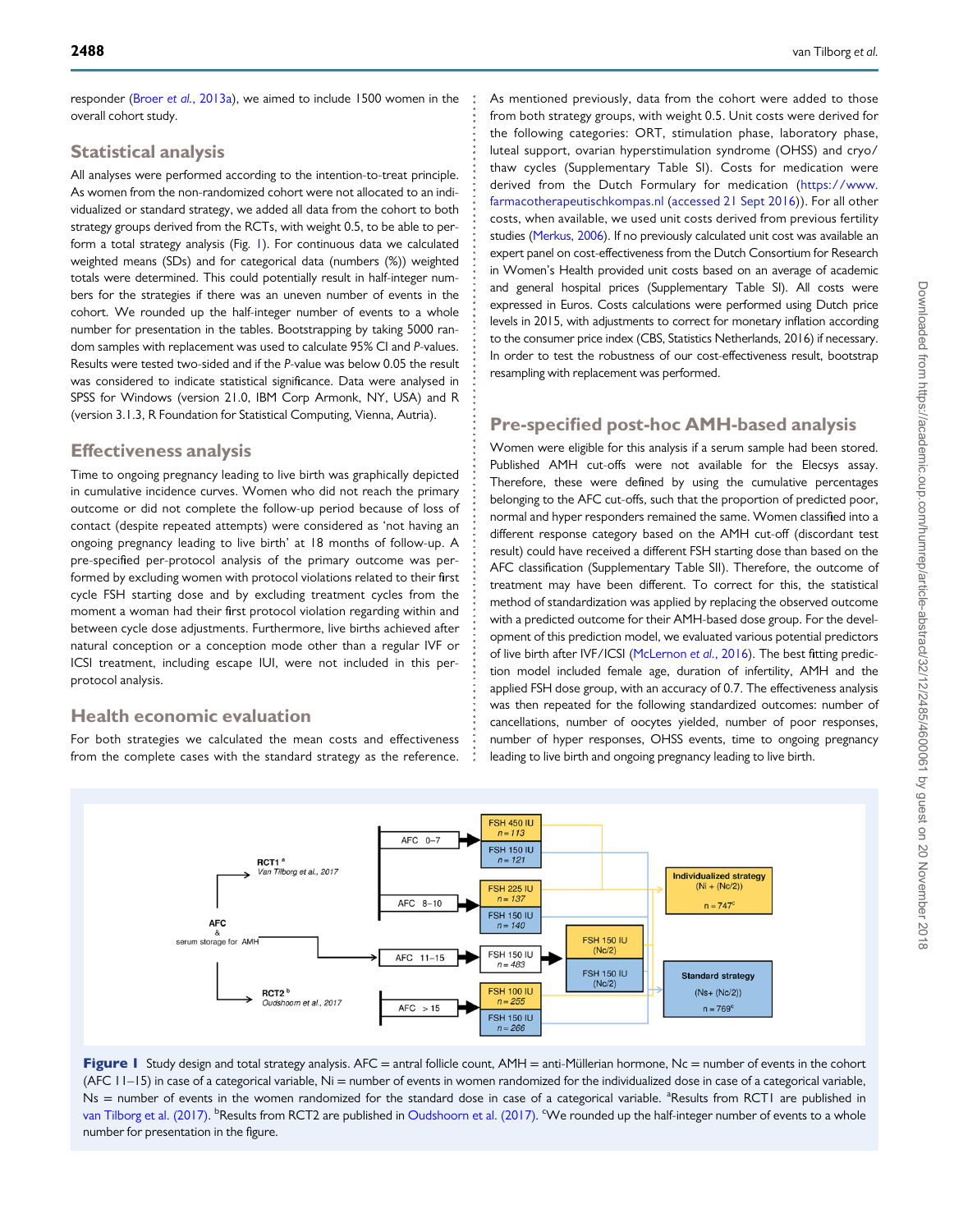## **Results**

Between 12 May 2011 and 5 May 2014, we included 1515 women of whom 511 (33.7%) had an AFC  $< 11$  and were included in RCT1, 521  $(34.4%)$  had an AFC  $> 15$  and were included in RCT2 and 483 (31.9%) had an AFC 11–15 and were included in the cohort (Fig. [2\)](#page-5-0). Within the RCTs, 505 (33.3%) women were randomly allocated to the individualized FSH strategy and 527 (34.8%) to the standard FSH strategy. The results of the two RCTs have been published separately [\(Oudshoorn](#page-10-0) et al., 2017; [van Tilborg](#page-10-0) et al., 2017).

Baseline characteristics of the two strategy groups were comparable (Table I and Supplementary Table SIII for baseline characteristics of the AFC subgroups). Owing to rounding up the half-integer numbers, a total of 1516 is displayed in the results. Almost all women (98.2%) received the assigned dose during the first treatment cycle (Fig. [2\)](#page-5-0). The number of women lost to follow-up before 18 months was 81/747 (10.8%) in the individualized group versus 86/769 (11.1%) in the standard group, with an equal mean duration of followup (275.7 (142.6) days vs. 273.4 (146.8) days, respectively; MD 2.2  $(95\%CI, -34.4 \text{ to } 39.6), P = 0.91$ .

#### Effectiveness analysis

Ongoing pregnancy leading to live birth occurred in 420/747 women (56.3%) assigned to the individualized FSH strategy as compared to 447/769 women (58.2%) in the standard strategy (risk difference (RD) −0.019 (95%CI, −0.06 to 0.02), P = 0.38; Table [II](#page-5-0) and Fig. [3\)](#page-6-0). Time to ongoing pregnancy leading to live birth did not differ between groups ( $P = 0.89$ ). The mean number of IVF/ICSI treatment cycles per woman conducted in both strategies was similar (1.9 (0.9) vs. 1.9 (1.0),

#### Table I Baseline characteristics of the study population.

| <b>Baseline characteristics</b>    | <b>Individualized</b><br>$(n = 747)$ | <b>Standard</b><br>$(n = 769)$ |
|------------------------------------|--------------------------------------|--------------------------------|
| Age (years)                        | 33.5(4.2)                            | 33.5(4.4)                      |
| Duration of infertility<br>(years) | 2.7(1.8)                             | 2.6(1.7)                       |
| Smoking                            | 122 (17.0%)                          | 133 (17.9%)                    |
| BMI ( $\text{kg/m}^2$ )            | 24.0(3.6)                            | 24.1(3.7)                      |
| Primary infertility                | 457 (61.4%)                          | 463 (60.2%)                    |
| Cause of infertility <sup>a</sup>  |                                      |                                |
| Unexplained                        | 245 (32.8%)                          | 280 (36.4%)                    |
| Male factor                        | 420 (56.2%)                          | 420 (54.6%)                    |
| Endometriosis                      | 38 (5.1%)                            | 23 (3.0%)                      |
| Tubal factor                       | $83$ (11.1%)                         | 75 (9.8%)                      |
| <b>AFC</b>                         | 14.1(6.8)                            | 14.2(7.1)                      |
| AMH (ng/mL)                        | 2.23(1.68)                           | 2.18(1.67)                     |
| GnRH analogue used                 |                                      |                                |
| GnRH agonist                       | 590 (79.2%)                          | 605 (78.8%)                    |
| GnRH antagonist                    | 155 (20.8%)                          | 163(21.2%)                     |

Data are  $n$  (%) or mean (SD). AFC = antral follicle count, AMH = anti-Müllerian hormone.

<sup>a</sup>Including patients with > I cause of infertility.

MD -0.02 (95%CI, -0.10 to 0.06), P = 0.56; Table [III](#page-6-0) and Supplementary Table IV). Individualized FSH dosing resulted in a higher incidence of normal responses and a lower incidence of hyper responses and any OHSS event (mild, moderate and severe), but the number of cycles with severe OHSS was 8 for both groups.

The results of the first cycle are summarized in Table [IV](#page-7-0) and Supplementary Table IV. Despite differences in the number of retrieved oocytes and the proportion of poor and hyper responders, live birth rates were comparable (28.9% vs. 30.7%, RD −0.02 (95% CI, −0.06 to 0.02),  $P = 0.32$ ). The OHSS rates were 4.9% versus 8.5% for women in the individualized and standard FSH strategy group (RD −0.04 (95% CI, −0.06 to −0.02), P = 0.001), but severe OHSS rates did not differ (0.8% vs. 0.8%, RD 0.0003 (95% CI, -0.007 to 0.008), P = 0.86).

The per-protocol analysis confirmed the similarity in cumulative live birth rates (individualized FSH strategy 323/712 (45.3%) vs. standard FSH strategy 363/744 (48.7%), RD -0.03, (95%CI, -0.08 to 0.01), P = 0.11).

#### Health economic evaluation

Since only a small proportion of the variables needed for the costeffectiveness analyses were missing (0.7% and 1.1% in women allocated to the individualized or standard FSH strategy), the cost-effectiveness analysis was a complete case analysis. The total number of compared cycles was 1379 versus 1432 cycles in the individualized versus standard FSH strategy group, respectively. The mean costs per woman after 18 months of randomization were €5215 for the individualized and €4940 for the standard FSH strategy (MD €275, (95%CI, 40 to 499); Supplementary Table I). The total number of live births per strategy differed a little from the effectiveness analysis, as cycles with incomplete cost unit information were excluded, resulting in 409/744 (54.9%) versus 432/764 (56.5%) live birth events in the individualized versus standard strategy, respectively. The mean costs per woman for management of mild/moderate OHSS were €53 in the individualized and €88 in the standard FSH strategy group (costs saved/woman were €35).

Since individualized dosing was more expensive and led to slightly less live births, standard dosing was the dominant strategy and the average cost increase per percentage point of live birth rate increase (incremental cost-effectiveness ratio) could not be calculated. In order to test the robustness of the results of our cost-effectiveness analysis bootstrap resampling was performed. Figure [4](#page-7-0) shows the bootstrap result of 5000 resamples (depicted as points in the plane) taken to represent the uncertainty of the calculated additional costs and observed effects on live birth rate of individualized compared to standard FSH dosing. As the majority of the points are in the upper left quadrant, this indicates that individualized FSH dosing tends to be less effective and more expensive than standard dosing.

A cost-effectiveness acceptability curve was then derived based on the bootstrapped results, showing the probability that individualized FSH dosing based on the AFC is cost-effective compared with a standard FSH regimen, given the observed data, for a range of values of the willingness to pay for an additional live birth (Fig. [5\)](#page-8-0). The maximum probability of cost-effectiveness is approximately 20%.

### Pre-specified post-hoc AMH-based analysis

Serum AMH levels were available in 1345 out of 1515 women (88.8%). According to the procedure described in the methods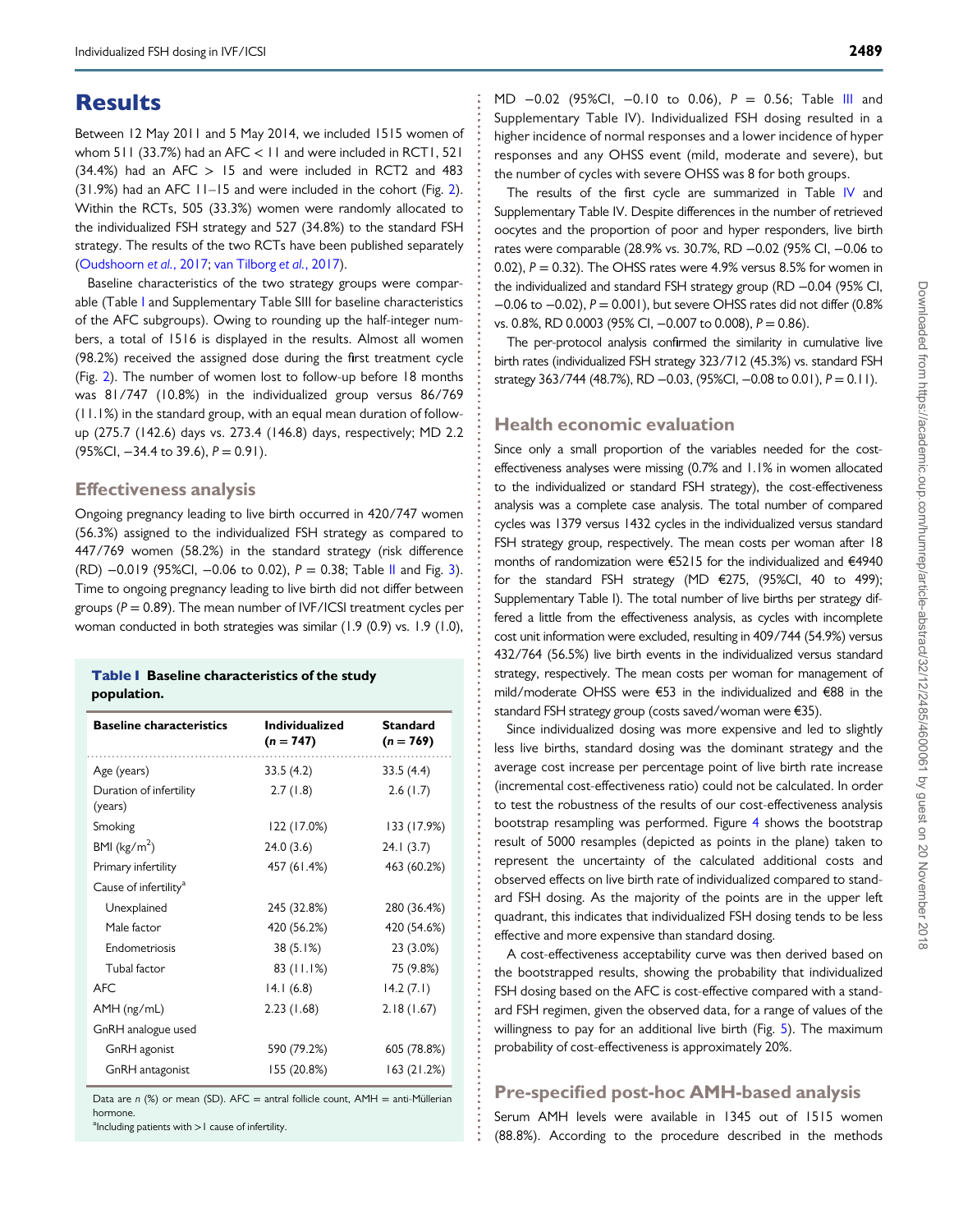<span id="page-5-0"></span>section, the following AMH cut-offs (ng/mL) were calculated: AMH  $\leq$ 0.769 (predicted poor responders,  $n = 207$ ), AMH  $> 0.769$  and ≤1.330 (predicted normal-poor responders, n = 246), AMH > 1.330 and  $\leq$ 2.520 (predicted normal responders,  $n = 428$ ) and AMH  $>$ 2.520 (predicted hyper responders,  $n = 464$ ). In 323/1345 (24.0%) women, the observed outcomes were replaced by prediction modelbased outcomes (Supplementary Table II). Baseline characteristics of women included in this AMH analysis were comparable between strategies (Supplementary Table SV). The primary outcome of ongoing pregnancy leading to live birth occurred in 55.9% women allocated to the individualized strategy, compared to 58.3% women allocated to the standard strategy (RD  $-0.024$ , (95%Cl,  $-0.062$  to 0.015),  $P = 0.13$ ).





#### Table II Cumulative pregnancy results per woman.

| Pregnancy data per woman <sup>a</sup>                            | Individualized<br>$(n = 747)$ | <b>Standard</b><br>$(n = 769)$ | <b>MD/RD (95% CI)</b>        | P-value |
|------------------------------------------------------------------|-------------------------------|--------------------------------|------------------------------|---------|
| Ongoing pregnancy resulting in live birth within 18 months of FU | 420 (56.3%)                   | 447 (58.2%)                    | $-0.019$ ( $-0.06$ to 0.02)  | 0.38    |
| Multiple pregnancy <sup>b</sup>                                  | 16(2.1%)                      | 26(3.3%)                       | $-0.012$ ( $-0.03$ to 0.001) | 0.07    |
| Conception mode (% of live birth)                                |                               |                                |                              | 0.78    |
| Spontaneous                                                      | 35 (8.2%)                     | 30(6.6%)                       | $0.016 (-0.01 to 0.05)$      |         |
| IVF/ICSI fresh <sup>c</sup>                                      | 298 (71.0%)                   | 314 (70.2%)                    | $0.007$ (-0.04 to 0.06)      |         |
| IVF/ICSI frozen                                                  | 84 (19.9%)                    | 95 (21.2%)                     | $-0.013$ ( $-0.06$ to 0.03)  |         |
| Other <sup>d</sup>                                               | 4(1.0%)                       | $9(2.0\%)$                     | $-0.011$ ( $-0.03$ to 0.001) |         |
| Time to ongoing pregnancy leading to live birth, days (mean)     | 188.0 (128.0)                 | 187.1 (128.6)                  | $0.95$ (-13.6 to 15.4)       | 0.89    |

Data are n (%) or mean (SD). FU = follow-up, MD = mean difference, RD = risk difference. Bootstrapping by taking 5000 random samples with replacement was used to calculate 95% CI and P-values.

<sup>a</sup>With a maximum of one event per woman.

**bBased on the number of ongoing pregnancies.** 

<sup>c</sup>Including escape IUI.

<sup>d</sup>Including the following classifications: individualized strategy 4× unknown; standard strategy 6× unknown, 2× IUI in another clinic, unknown whether regular IUI or escape IUI, 1× IUI with donor semen.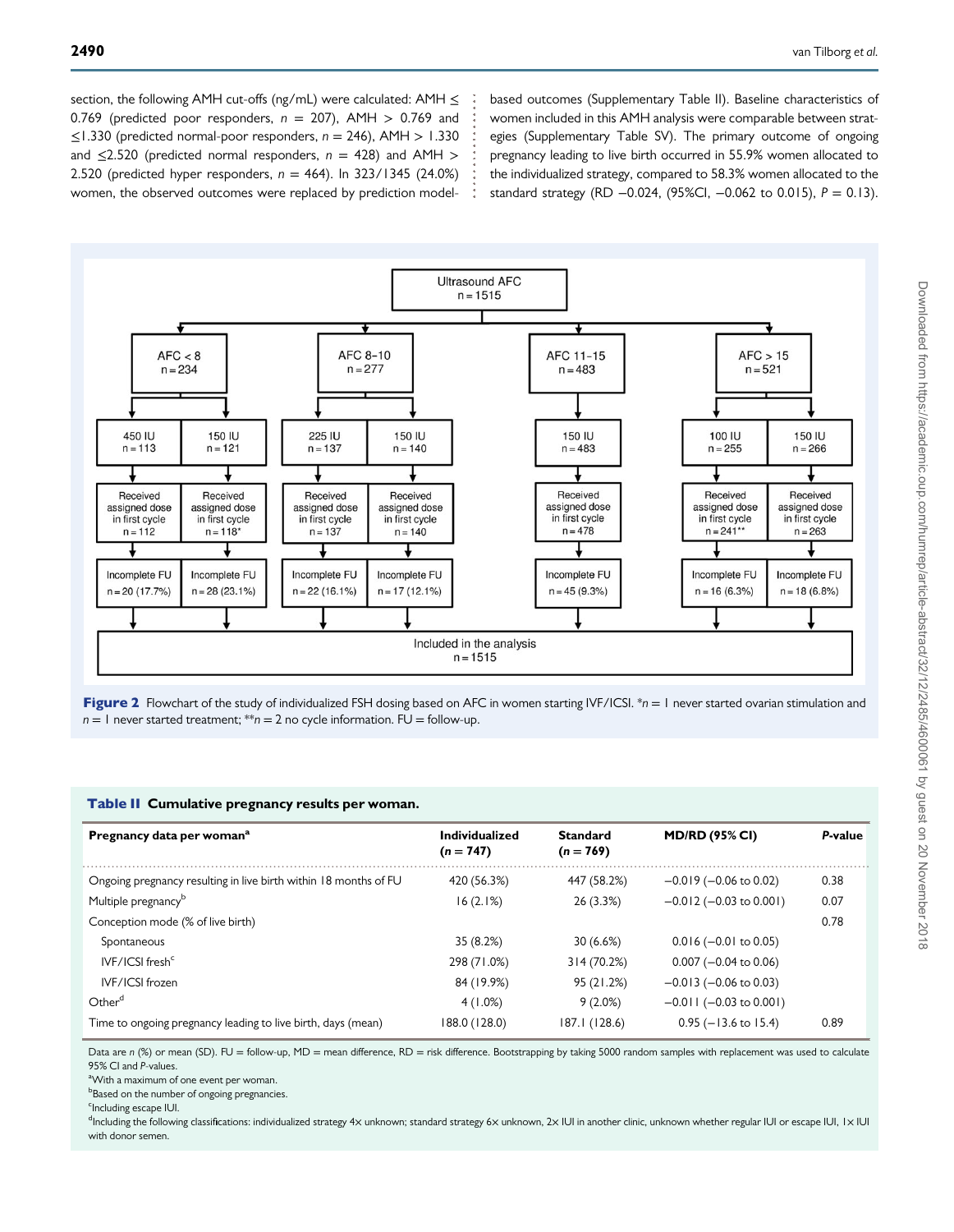<span id="page-6-0"></span>Women in the AMH-based individualized strategy had less cycle cancellations, ovarian hyper responses and mild and moderate OHSS events (Supplementary Table SVI). The occurrence of severe OHSS did not differ between strategies.



Figure 3 Cumulative incidence curve presenting time to ongoing pregnancy leading to live birth. Women with incomplete FU were deemed not to be pregnant at 18 months of FU. Standard: the group of women receiving the standard FSH dose of 150 IU per day irrespective of the result of the AFC. Individualized: the group of women receiving and individualized FSH dose of 100, 225 or 450 IU per day based on the AFC predicted response category.

# **Discussion**

In this prospective cohort study with two embedded RCTs involving infertile women starting their first IVF/ICSI treatment, an individualized FSH strategy based on the AFC did not result in better live birth rates as compared to a standard FSH strategy. Also, individualized FSH dosing was slightly more expensive than standard dosing. The only beneficial effect of individualized FSH dosing in, for the most part GnRH agonist co-treated cycles, was a reduction of the rate of mild and moderate OHSS, but effects on the occurrence of severe OHSS per se could not be demonstrated. Finally, a post-hoc scenario analysis with AMH as ORT, using the statistical method of standardization to correct for non concordant test results, suggested comparable results.

Our effectiveness results are in contrast to the findings of [Popovic-](#page-10-0)[Todorovic](#page-10-0) et al. (2003) who reported improved ongoing pregnancy rates in women treated with an individualized FSH dose based on a multifactor algorithm compared to a standard daily dose of 150 IU. The robustness of this finding can be questioned since that study was not powered for ongoing pregnancy rates, included single cycle results only and may have limited generalizability as mainly women with a good prognosis were included. Indeed, a recent review failed to find compelling evidence that individualized dosing positively affects pregnancy rates as compared to standard dosing ([van Tilborg](#page-10-0) et al., 2016). As a previous cost-effectiveness analysis did suggest that individualization of the FSH dose according to an ORT could well be cost-effective, the urge for large studies was felt indeed [\(Moolenaar](#page-9-0) et al., 2011).

One of the two large studies recently executed focussed on patients with a relatively good prognosis and compared individualized dosing based on AMH and body weight with conventional treatment in GnRH antagonist co-treated cycles [\(Nyboe Andersen](#page-10-0) et al., 2017). In line with our study, Nyboe Andersen et al. did not find any difference in live birth rates. Their findings suggest improvement in safety for excessive

| <b>Cumulative cycle results</b>               | Individualized ( $n = 745$ ) | Standard ( $n = 768$ ) | <b>MD/RD (95% CI)</b>            | P-value                |
|-----------------------------------------------|------------------------------|------------------------|----------------------------------|------------------------|
| Number of fresh cycles started/woman          | 1.9(0.9)                     | 1.9(1.0)               | $-0.02$ ( $-0.10$ to 0.06)       | 0.56                   |
| Cycle cancellation <sup>a</sup>               | 166 (11.7%)                  | 213 (14.5%)            | $-0.03$ ( $-0.05$ to $-0.006$ )  | 0.01                   |
| Number of oocytes <sup>b</sup>                | 8.7(5.0)                     | 9.2(5.6)               | $-0.53$ ( $-0.88$ to $-0.18$ )   | 0.003                  |
| Poor response <sup>c</sup>                    | 393 (28.0%)                  | 425 (29.0%)            | $-0.01$ ( $-0.04$ to 0.02)       | 0.47                   |
| Hyper response <sup>c</sup>                   | 149 (10.6%)                  | 220 (15.0%)            | $-0.04$ ( $-0.06$ to $-0.02$ )   | < 0.001                |
| Number of fresh embryo transfers <sup>a</sup> | 1120 (79.4%)                 | 1133 (77.2%)           | $0.02$ (-0.004 to 0.05)          | 0.08                   |
| Number of embryos per transfer                | 1.2(0.44)                    | 1.2(0.43)              | $-0.003$ ( $-0.03$ to 0.03)      | 0.87                   |
| OHSS classification <sup>d</sup>              |                              |                        |                                  | 0.003                  |
| No OHSS                                       | I343 (95.9%)                 | I37I (93.6%)           | $0.023$ (0.01 to 0.04)           | $< 0.001$ <sup>e</sup> |
| Mild OHSS                                     | 44 (3.1%)                    | 68 (4.6%)              | $-0.02$ ( $-0.03$ to $-0.004$ )  | 0.01 <sup>e</sup>      |
| Moderate OHSS                                 | 6(0.4%)                      | 18(1.2%)               | $-0.008$ ( $-0.01$ to $-0.004$ ) | $0.004^e$              |
| Severe OHSS                                   | 8(0.6%)                      | 8(0.5%)                | $0.0002$ (-0.005 to 0.005)       | 0.89e                  |
| Number of cryo cycles with transfer/woman     | 0.8(1.3)                     | 0.8(1.3)               | $-0.02$ ( $-0.12$ to 0.09)       | 0.72                   |

#### Table III Cumulative treatment results.

Data are  $n$  (%) or mean (SD). OHSS = ovarian hyperstimulation syndrome, cryo = cryopreservation.

<sup>a</sup>Data available from 1411 cycles in the individualized and 1469 cycles in the standard strategy.

**Based on the number of cycles with oocyte retrieval.** 

<sup>c</sup>Data available from 1403 cycles in the individualized and 1464 cycles in the standard strategy.

<sup>d</sup>Data available from 1400 cycles in the individualized and 1464 cycles in the standard strategy.

e Post-hoc testing, P-value is considered to be significant when <0.013 (Bonferroni correction).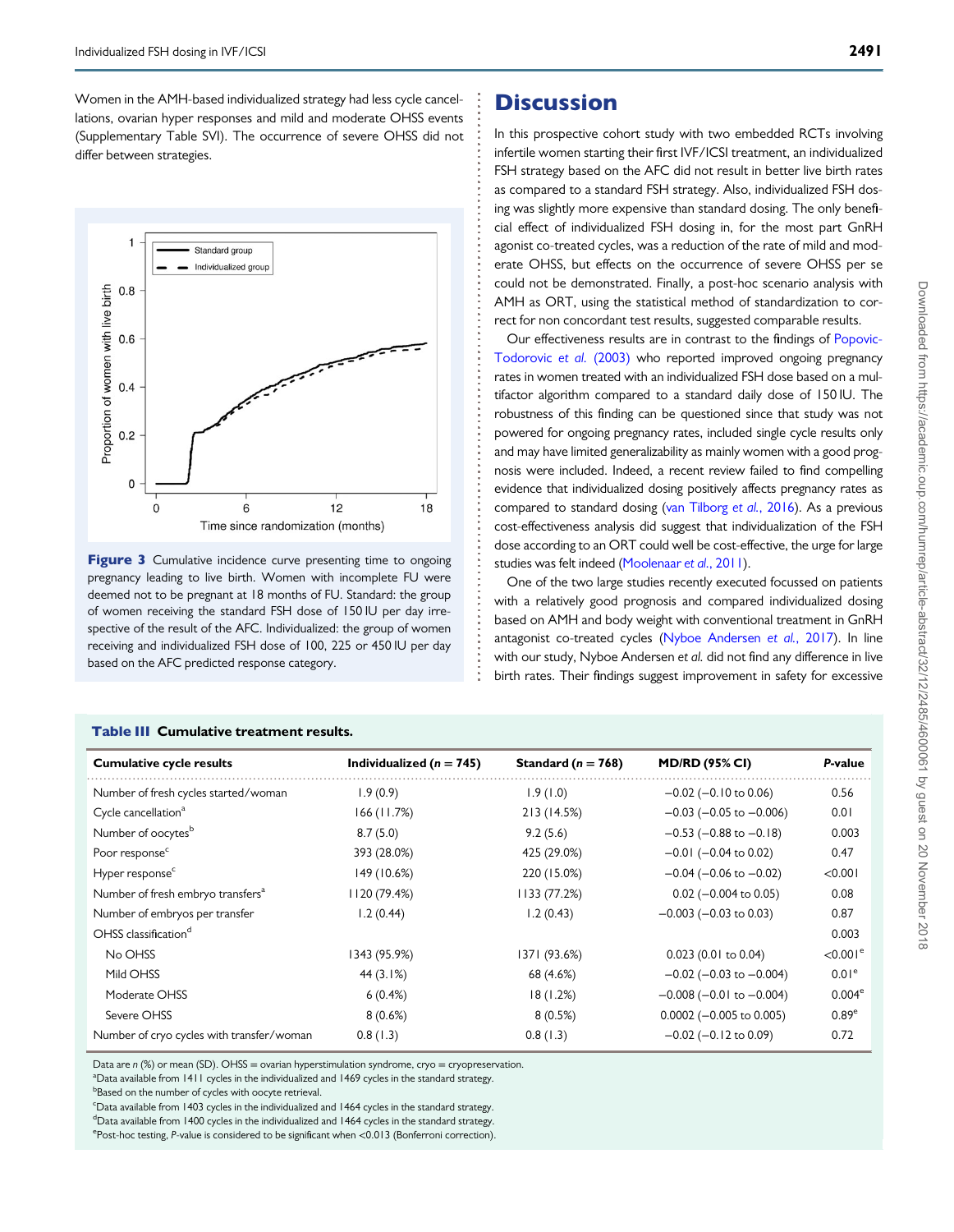| <b>First cycle results</b>                | Individualized ( $n = 745$ ) | Standard ( $n = 768$ ) | <b>MD/RD (95% CI)</b>           | P-value            |  |
|-------------------------------------------|------------------------------|------------------------|---------------------------------|--------------------|--|
| Total FSH used IU                         | 2201 (1420)                  | 1701(451)              | 500 (395 to 611)                | < 0.001            |  |
| Total duration stimulation days           | 11.5(2.9)                    | 11.3(2.8)              | $0.18 (-0.07 to 0.43)$          | 0.14               |  |
| Cancellations <sup>a</sup>                | 103 (13.8%)                  | 117(15.2%)             | $-0.01$ ( $-0.05$ to 0.02)      | 0.34               |  |
| Number of oocytes <sup>b</sup>            | 8.8(5.2)                     | 10.0(6.0)              | $-1.2$ ( $-1.69$ to $-0.67$ )   | < 0.001            |  |
| Poor response <sup>c</sup>                | 220 (29.6%)                  | 197 (25.7%)            | $0.04 (-0.001$ to 0.08)         | 0.04               |  |
| Hyper response <sup>c</sup>               | 93 (12.4%)                   | 148 (19.2%)            | $-0.07$ ( $-0.10$ to $-0.04$ )  | < 0.001            |  |
| Number of fresh embryo transfers          | 570 (76.6%)                  | 587 (76.5%)            | $0.001 (-0.04 to 0.04)$         | 0.94               |  |
| Number of fresh embryos per transfer      | 1.1(0.3)                     | 1.1(0.3)               | $0.01$ (-0.02 to 0.04)          | 0.51               |  |
| OHSS classification <sup>c</sup>          |                              |                        |                                 | 0.005              |  |
| No OHSS                                   | 707 (95.1%)                  | 702 (91.5%)            | $0.04$ (0.02 to 0.06)           | 0.001 <sup>d</sup> |  |
| Mild OHSS                                 | 28 (3.7%)                    | 49 (6.3%)              | $-0.03$ ( $-0.04$ to $-0.009$ ) | 0.004 <sup>d</sup> |  |
| Moderate OHSS                             | 3(0.4%)                      | 11(1.4%)               | $-0.01$ ( $-0.02$ to $-0.005$ ) | 0.010 <sup>d</sup> |  |
| Severe OHSS                               | 6(0.8%)                      | 6(0.8%)                | $0.0003$ (-0.007 to 0.008)      | 0.86 <sup>d</sup>  |  |
| Number of cryo cycles with transfer/woman | 0.5(1.0)                     | 0.5(1.0)               | $-0.06$ ( $-0.14$ to 0.03)      | 0.21               |  |
| Number of cryo embryos per transfer       | 1.1(0.3)                     | 1.1(0.2)               | $0.01$ (-0.02 to 0.04)          | 0.44               |  |
| Live birth (fresh only) <sup>e</sup>      | 163(21.9%)                   | 169 (22.0%)            | $-0.001$ ( $-0.03$ to 0.03)     | 0.94               |  |
| Live birth (fresh and cryo) <sup>e</sup>  | 215 (28.9%)                  | 236 (30.7%)            | $-0.02$ ( $-0.06$ to 0.02)      | 0.32               |  |

#### <span id="page-7-0"></span>Table IV First treatment results.

Data are  $n$  (%) or mean (SD).

<sup>a</sup>Data available from 745 women in the individualized and 768 women in the standard strategy.

**Based on the number of women who underwent oocyte retrieval.** 

c Data available from 744 women in the individualized and 768 women in the standard strategy.

<sup>d</sup>Post-hoc tesing, P-value is considered to be significant when <0.013 (Bonferroni correction).

<sup>e</sup>Percentage calculated based on the number of women per group.





responders, based on a reduced number of preventive interventions for OHSS and/or occurrences of moderate/severe OHSS. More studies on safety management in women who are predicted hyper responders are needed before FSH dose adjustment can be implemented.

The cost-effectiveness analysis was performed from a health care perspective and therefore focussed on direct medical costs during treatment. A previous study demonstrated that indirect costs of fertility treatment and indirect costs from a societal perspective will only have a small impact on the total costs [\(Reindollar](#page-10-0) et al., 2010). The inclusion of these indirect costs is therefore unlikely to change our overall cost-effectiveness result.

The present study used AFC as a tool to choose the FSH dose. As AMH results could not be obtained rapidly when this study was initiated, serum was stored simultaneously for later AMH analysis. AMH might be a better predictor of the ovarian response category, and thereby a better test for FSH dose individualization ([Iliodromiti](#page-9-0) et al.[, 2015;](#page-9-0) [Nelson](#page-9-0) et al., 2015). Still, from compilations of existing literature the accuracy of AFC and AMH in predicting poor and exces-sive response has been demonstrated to be equal ([La Marca](#page-9-0) et al., [2009;](#page-9-0) Broer et al.[, 2013a,b](#page-9-0)). In our pre-specified analysis using serum AMH cut-offs for predicted response classifications, no beneficial effect on live birth rates was observed, which is in line with the AFCbased analyses.

The present study has several strengths. First, it was powered to assess cumulative live birth rates, an outcome measure that reflects day-to-day practice better than single cycle results and is the most important outcome from the patient's perspective [\(Scholten](#page-10-0) et al., 2016). Second, this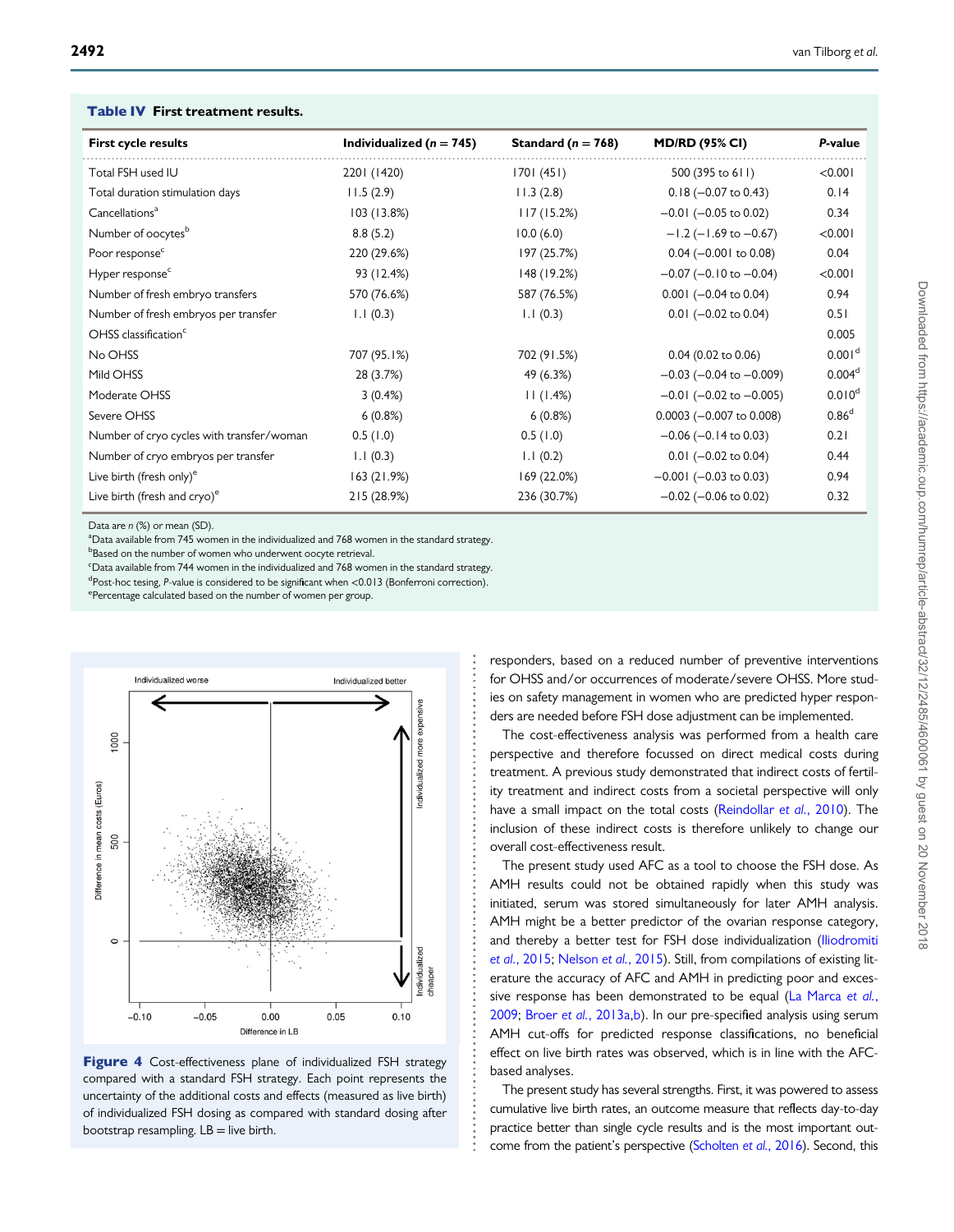<span id="page-8-0"></span>



is the largest cohort that directly assessed both effectiveness and costeffectiveness of a frequently used strategy in daily practice, the so-called 'individualized FSH dosing'. The performance of a cost-effectiveness analysis is essential, particularly in countries with a public health care system, before a strategy can be implemented as standard care. Third, due to the inclusion of a heterogeneous study population and the performance of an intention-to-treat analysis, this study has a significant potential for satisfactory external validation and therefore well reflects daily practice. Besides, our live birth results seem to be robust as the results from single cycles only, cumulative treatment cycles and the per-protocol analyses all pointed in the same direction.

Some limitations need to be addressed. First, the fact that the AFC was measured by observers in multiple centres is a potential weakness owing to known inter-observer variability [\(Scheffer](#page-10-0) et al., 2002; [Broekmans](#page-9-0) et al., 2010). To improve the inter-observer reproducibility, AFC workshops were held and instructions for the AFC procedure were given prior to the start of the study [\(Broekmans](#page-9-0) et al., 2010). The remaining variability could also be seen as a strength of the study as it reflects the daily practice variation. Second, in women with GnRH agonist cotreatment the assessment of the ORT was during pituitary downregulation. This might have influenced the ORT results, but the final effect is unknown as contradictory results regarding the influence of downregulation on AFC and AMH have been published [\(Sharara](#page-10-0) et al., 1999; Yong et al.[, 2003](#page-10-0); [Frattarelli, 2006](#page-9-0); Wang et al.[, 2007](#page-10-0); [Jayaprakasan](#page-9-0) et al., [2008](#page-9-0)a,[b](#page-9-0); Su et al.[, 2013;](#page-10-0) Tran et al.[, 2016\)](#page-10-0). Despite the possible presence of influence from GnRH agonist down-regulation, there seems to be no influence on the ovarian response predictive value as correlations between the ORT and number of oocytes were not affected ([Yong](#page-10-0) et al., [2003;](#page-10-0) [Frattarelli, 2006](#page-9-0); Wang et al.[, 2007;](#page-10-0) [Jayaprakasan](#page-9-0) et al., 2008b; Tran et al.[, 2016\)](#page-10-0).

Another potential limitation of the study is that, between treatment cycles, dose adjustments were permitted under strict pre-specified conditions, which could have reduced the magnitude of the differences between the strategies. The dose adjustment rules were introduced both to ensure a high protocol adherence and to mimic current daily practice as much as possible, where adapting the dose based on previous 'inappropriate' ovarian response is very common. As first cycle live birth rates did not differ between the strategies, it is unlikely that the between cycle dose adjustments masked a potential benefit from individualized dosing. Furthermore, in recent years an increasing trend has been set in which women with a high risk for OHSS are treated with a GnRH antagonist, so a GnRH agonist trigger can be used if needed. At the time of the design of the OPTIMIST study, this was not established practice and so only 20% of women were treated with a GnRH antagonist. Moreover, only HCG triggering was allowed according to protocol. Knowing that the occurrence of mild/moderate OHSS was 1.5 times higher in the standard strategy group and assuming such preventive measures would have been able to reduce OHSS, a subsequent reduction in costs for management of OHSS may be expected. This, in turn, might favour the standard dosing strategy even more in the costeffectiveness analysis.

Finally, as AMH was assessed post-hoc, statistical methods had to be applied to handle outcomes from women with discordant AFC and AMH results. Therefore these observations need to be interpreted with caution.

In conclusion, the present large study demonstrates that individualized FSH dosing based on the AFC does not improve live birth rates or reduce costs. ORT-based treatment for the IVF/ICSI population as a whole should therefore not be pursued. Women scheduled for IVF/ ICSI with a regular menstrual cycle are therefore recommended to a standard FSH starting dose of 150 IU per day.

# Supplementary data

Supplementary data are available at Human Reproduction online.

# Acknowledgements

We would like to thank the women who participated in this study, the staff of the participating hospitals and the office members of the Dutch Consortium [\(www.studies-obsgyn.nl](http://www.studies-obsgyn.nl)) for their contributions.

# Authors' roles

M.J.C.E., H.L.T., F.J.M.B. and B.W.J.M. designed the trial. T.C.T., H.L.T., F.J.M.B. and B.W.J.M. coordinated the trial. T.C.T., S.C.O., M.H.M., R.J.T.G, A.H., W.K.H.K., K.F., J.P.B., C.B.L., J.S.E.L., F.J.M.B. and all other members from the OPTIMIST study group collected data. M.J.C.E., H.G. and M.W. provided input on the statistical analyses. T.C.T. and M.J.C.E. performed the statistical analyses. T.C.T. drafted the manuscript. T.C.T., S.O., M.J.C.E., H.L.T., F.J.M.B. and B. W.J.M. interpreted the data. All authors revised the report, and approved the final submitted version.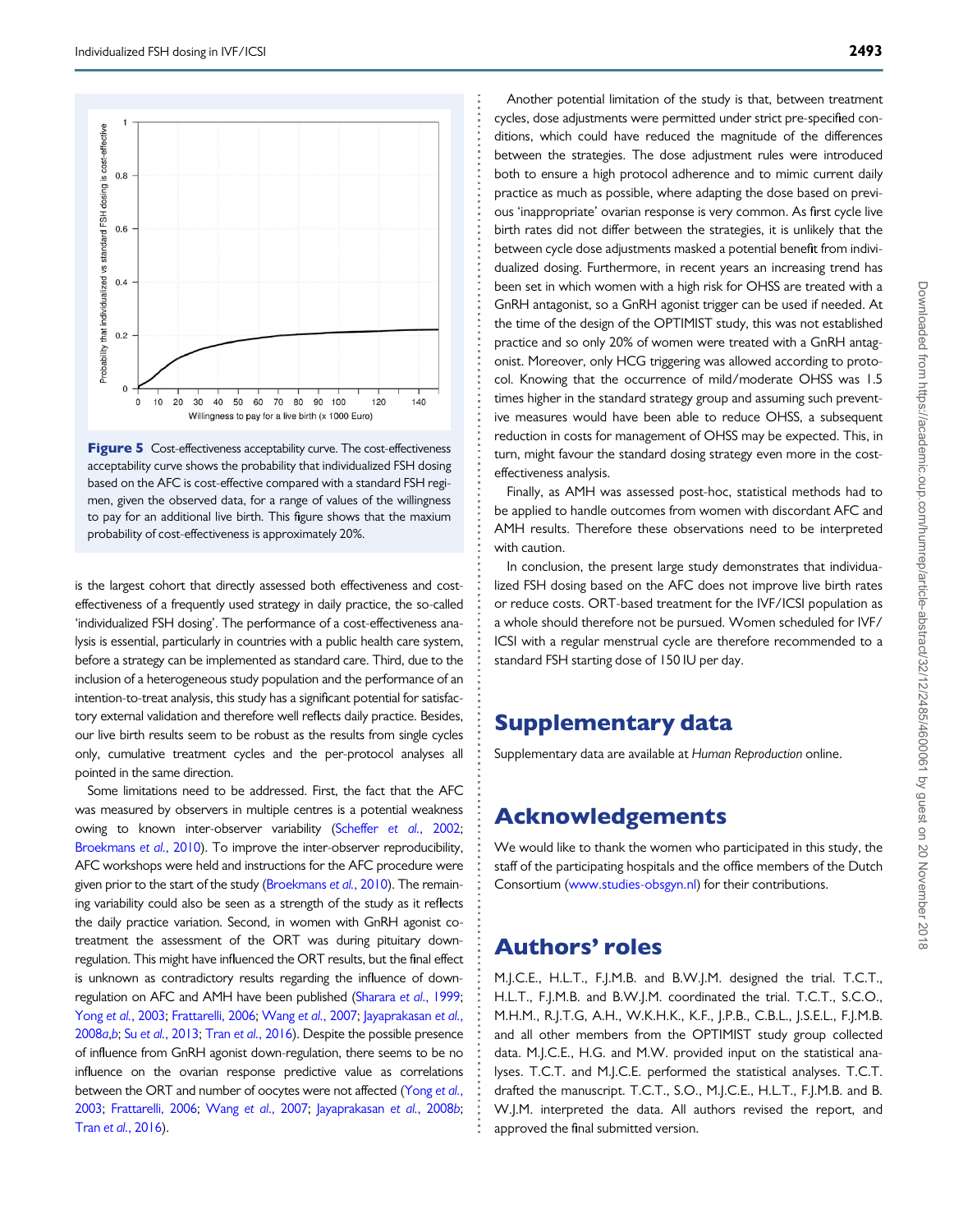# <span id="page-9-0"></span>Funding

The study was funded by The Netherlands Organisation for Health Research and Development (ZonMW number 171102020). The funder of the study had no role in any of the study proceedings (i.e., study design, data collection, data analysis, data interpretation or writing of the manuscript).

# Conflict of interest

T.C.T, H.L.T. and S.C.O. received an unrestricted personal grant from Merck BV. A.H. declares that the department of Obstetrics and Gynecology, University Medical Centre Groningen receives an unrestricted research grant from Ferring pharmaceutics BV, The Netherlands. C.B.L. receives grants from Merck, Ferring and Guerbet. B.W.J.M. is supported by a NHMRC Practitioner Fellowship (GNT1082548) and reports consultancy for OvsEva, Merck and Guerbet. F.J.M.B. receives monetary compensation as a member of the external advisory board for Ferring pharmaceutics BV (the Netherlands) and Merck Serono (the Netherlands) for consultancy work for Gedeon Richter (Belgium) and Roche Diagnostics on automated AMH assay development (Switzerland) and for a research cooperation with Ansh Labs (USA). All other authors have nothing to declare.

# References

- Berkkanoglu M, Ozgur K. What is the optimum maximal gonadotropin dosage used in microdose flare-up cycles in poor responders? Fertil Steril 2010;94:662–665.
- Broekmans FJM, De Ziegler D, Howles CM, Gougeon A, Trew G, Olivennes F. The antral follicle count: practical recommendations for better standardization. Fertil Steril 2010;94:1044–1051.
- Broekmans FJ, Kwee J, Hendriks DJ, Mol BW, Lambalk CB. A systematic review of tests predicting ovarian reserve and IVF outcome. Hum Reprod Update 2006;12:685–718.
- Broer SL, Broekmans FJM, Laven JSE, Fauser BCJM. Anti-Müllerian hormone: ovarian reserve testing and its potential clinical implications. Hum Reprod Update 2014;20:688–701.
- Broer SL, Dólleman M, Opmeer BC, Fauser BC, Mol BW, Broekmans FJM. AMH and AFC as predictors of excessive response in controlled ovarian hyperstimulation: a meta-analysis. Hum Reprod Update 2011; 17:46-54.
- Broer SL, Dólleman M, van Disseldorp J, Broeze KA, Opmeer BC, Bossuyt P, Eijkemans MJ, Mol BW, Broekmans FJ, IPD-EXPORT Study Group. Prediction of an excessive response in in vitro fertilization from patient characteristics and ovarian reserve tests and comparison in subgroups: an individual patient data meta-analysis. Fertil Steril 2013b;100:420–429.
- Broer SL, Mol BWJ, Hendriks D, Broekmans FJM. The role of antimullerian hormone in prediction of outcome after IVF: comparison with the antral follicle count. Fertil Steril 2009;91:705–714.
- Broer SL, van Disseldorp J, Broeze KA, Dolleman M, Opmeer BC, Bossuyt P, Eijkemans MJ, Mol BW, Broekmans FJ, IMPORT study group. Added value of ovarian reserve testing on patient characteristics in the prediction of ovarian response and ongoing pregnancy: an individual patient data approach. Hum Reprod Update 2013a;19:26–36.
- Delvinge A, Rozenberg S. Epidemiology and prevention of ovarian hyperstimulation syndrome (OHSS): a review. Hum Reprod Update 2002;8:559–577.
- Drakopoulos P, Blockeel C, Stoop D, Camus M, de Vos M, Tournaye H, Polyzos NP. Conventional ovarian stimulation and single embryo

transfer for IVF/ICSI. How many oocytes do we need to maximize cumulative live birth rates after utilization of all fresh and frozen embryos? Hum Reprod 2015;31:370-376.

- Frattarelli |L. A prospective analysis of the changes in ovarian morphology during hormonal pituitary suppression before in vitro fertilization. Fertil Steril 2006;86:577–582.
- Harrison RF, Jacob S, Spillane H, Mallon E, Hennelly B, A prospective randomized clinical trial of differing starter doses of recombinant follicle-stimulating hormone (follitropin-β) for first time in vitro fertilization and intracytoplasmic sperm injection treatment cycles. Fertil Steril 2001;75:23–31.
- <https://www.farmacotherapeutischkompas.nl> (September 21, 2016, date last accessed).
- <https://www.sciencedaily.com/releases/2012/07/120702134746.htm> (October 27, 2016, date last accessed).
- Iliodromiti S, Anderson RA, Nelson SM. Technical and performance characteristics of anti-Müllerian hormone and antral follicle count as biomarkers of ovarian response. Hum Reprod Update 2015;21:698–710.
- Jayaprakasan K, Campbell BK, Hopkisson JF, Clewes JS, Johnson IR, Raine-Fenning NJ. Effect of pituitary desensitization on the early growing follicular cohort estimated using anti-Mullerian hormone. Hum Reprod 2008a; 23:2577–2583.
- Jayaprakasan K, Hopkisson JF, Campbell BK, Clewes J, Johnson IR, Raine-Fenning NJ. Quantification of the effect of pituitary downregulation on 3D ultrasound predictors of ovarian response. Hum Reprod 2008b;23:1538–1544.
- Jayaprakasan K, Hopkisson J, Campbell B, Johnson I, Thornton J, Raine-Fenning N. A randomised controlled trial of 300 versus 225 IU recombinant FSH for ovarian stimulation in predicted normal responders by antral follicle count: fertility and assisted reproduction. BJOG 2010; I I7: 853–862.

Kamphuis E, Bhattacharya S. Are we overusing IVF? BMJ 2014;252:1–5.

- Klinkert ER, Broekmans FJM, Looman CWN, Habbema JDF, te Velde ER. Expected poor responders on the basis of an antral follicle count do not benefit from a higher starting dose of gonadotrophins in IVF treatment: a randomized controlled trial. Hum Reprod 2005;20:611–615.
- La Marca A, Sighinolfi G, Radi D, Argento C, Baraldi E, Artensio AC, Stabile G, Volpe A. Anti-Müllerian hormone (AMH) as a predictive marker in assisted reproductive technology (ART). Hum Reprod Update 2009;16:113–130.
- La Marca A, Sunkara SK. Individualization of controlled ovarian stimulation in IVF using ovarian reserve markers: from theory to practice. Hum Reprod Update 2014;20:124–140.
- Lefebvre J, Antaki R, Kadoch IJ, Dean NL, Sylvestre C, Bissonette F, Benoit J, Ménard S, Lapensée L. 450 IU versus 600 IU gonadotropin for controlled ovarian stimulation in poor responders: a randomized controlled trial. Fertil Steril 2015;104:1419–1425.
- McLernon DJ, Maheshwari A, Lee AJ, Bhattacharya S. Cumulative live birth rates after one or more complete cycles of IVF: a population-based study of linked cycle data from 178 898 women. Hum Reprod 2016;31:572–581.
- Merkus JMW. Fertility treatments: possibilities for fewer multiple births and lower costs—the 'Umbrella' study. Ned Tijdschr Geneeskd 2006; 150:1162–1164.
- Moolenaar LM, Broekmans FJM, Van Disseldorp J, Fauser BC, Eijkemans MJ, Hompes PG, van der Veen F, Mol BW. Cost effectiveness of ovarian reserve testing in in vitro fertilization: a Markov decision-analytic model. Fertil Steril 2011;96:889–894.
- Nargund G, Fauser BCJM, Macklon NS, Ombelet W, Nygren K, Frydman R. The ISMAAR proposal on terminology for ovarian stimulation for IVF. Hum Reprod 2007;22:2801–2804.
- Nelson SM, Klein BM, Arce J-C. Comparison of antimüllerian hormone levels and antral follicle count as predictor of ovarian response to